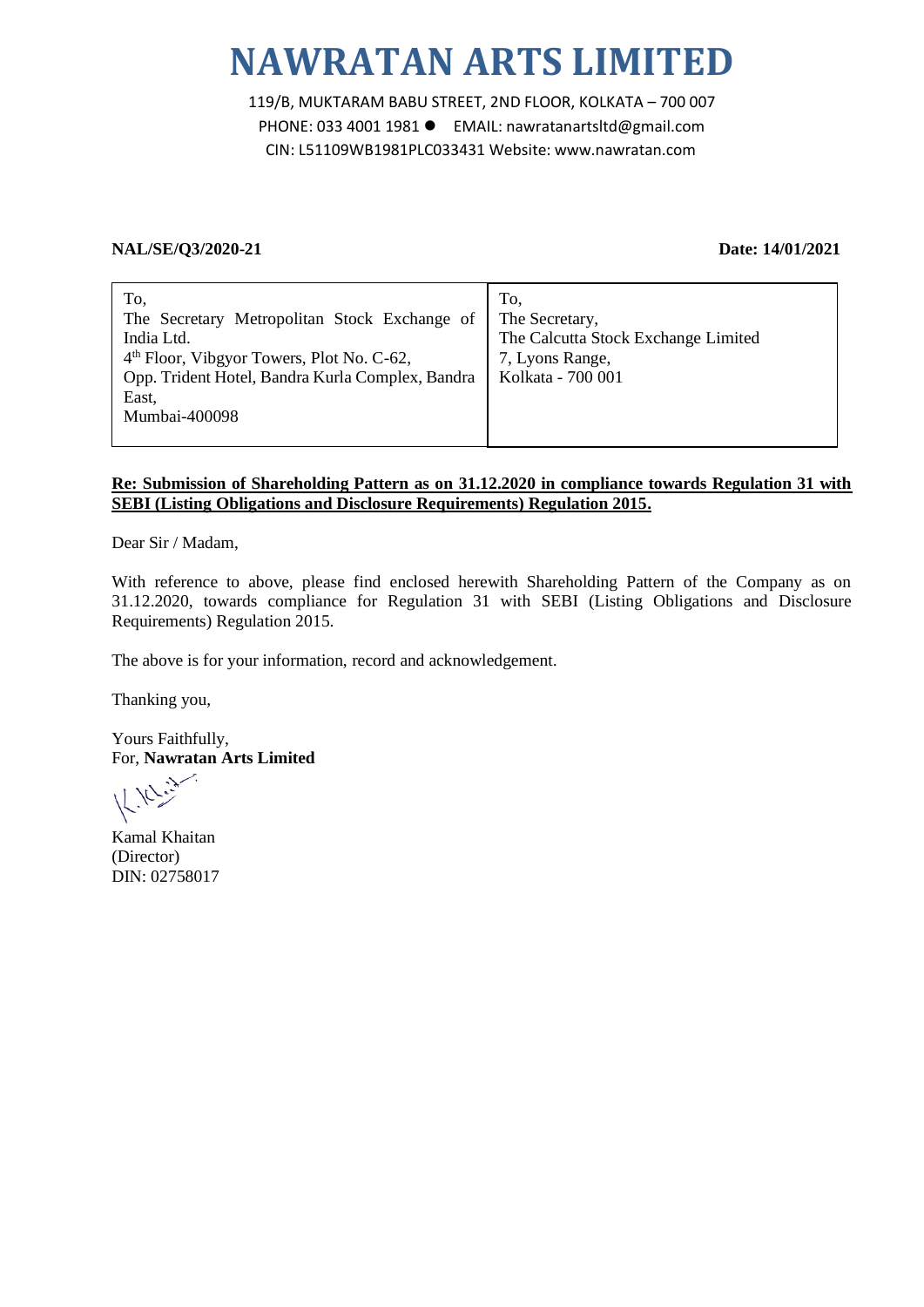### Annexure - I

## **Format of holding of specified securities**

1. Name of Listed Entity: NAWRATAN ARTS LTD (CIN:L51109WB1981PLC033431)

2. Scrip Code - Name of Scrip -,- Class of Security Equity

- a. If under 31 (1)(b) then indicate the report for Quarter ending: 31/12/2020 3. Share Holding Pattern Filed under : Reg. 31(1)(a)/Reg. 31(1)(b)/Reg. 31(1)(c )
	- b. If under 31(1)(c ) then indicate date of allotment/extinguishment

4. **Declaration** : The Listed entity is required to submit the following declaration to the extent of submission of information:-

| <b>IParticulars</b>                                                                      | Yes* | No* |
|------------------------------------------------------------------------------------------|------|-----|
| 1 Whether the Listed Entity has issued any partly paid up shares?                        |      | No  |
| 2 Whether the Listed Entity has issued any Convertible Securities or Warrants?           |      | No  |
| 3 Whether the Listed Entity has any shares against which depository receipts are issued? |      | No  |
| 4 Whether the Listed Entity has any shares in Locked-in?                                 |      | No  |
| 5 Whether any shares held by promoters are pledge or otherwise encumbered?               |      | No  |

there is 'No' declared by Listed Entity in above table the values will be considered as 'Zero' by default on submission of the format of holding of specified securities. \* If the Listed Entity selects the option 'No' for the questions above, the columus for the partly paid up shares, Outstanding Convertible Securities/Warrants, depository receipts, locked-in shares, No of shares pledged or otherwise encumbered by promoters, as applicable, shall not be displayed at the time of dissemination on the Stock Exchange website.Also wherever

For **Nawratan Arts Limited** 5. The tabular format for disclosure of holding of specified securities is as follows:-

 $k_{\text{max}}$ 

Kamal Khaitan (Director) DIN: 02758017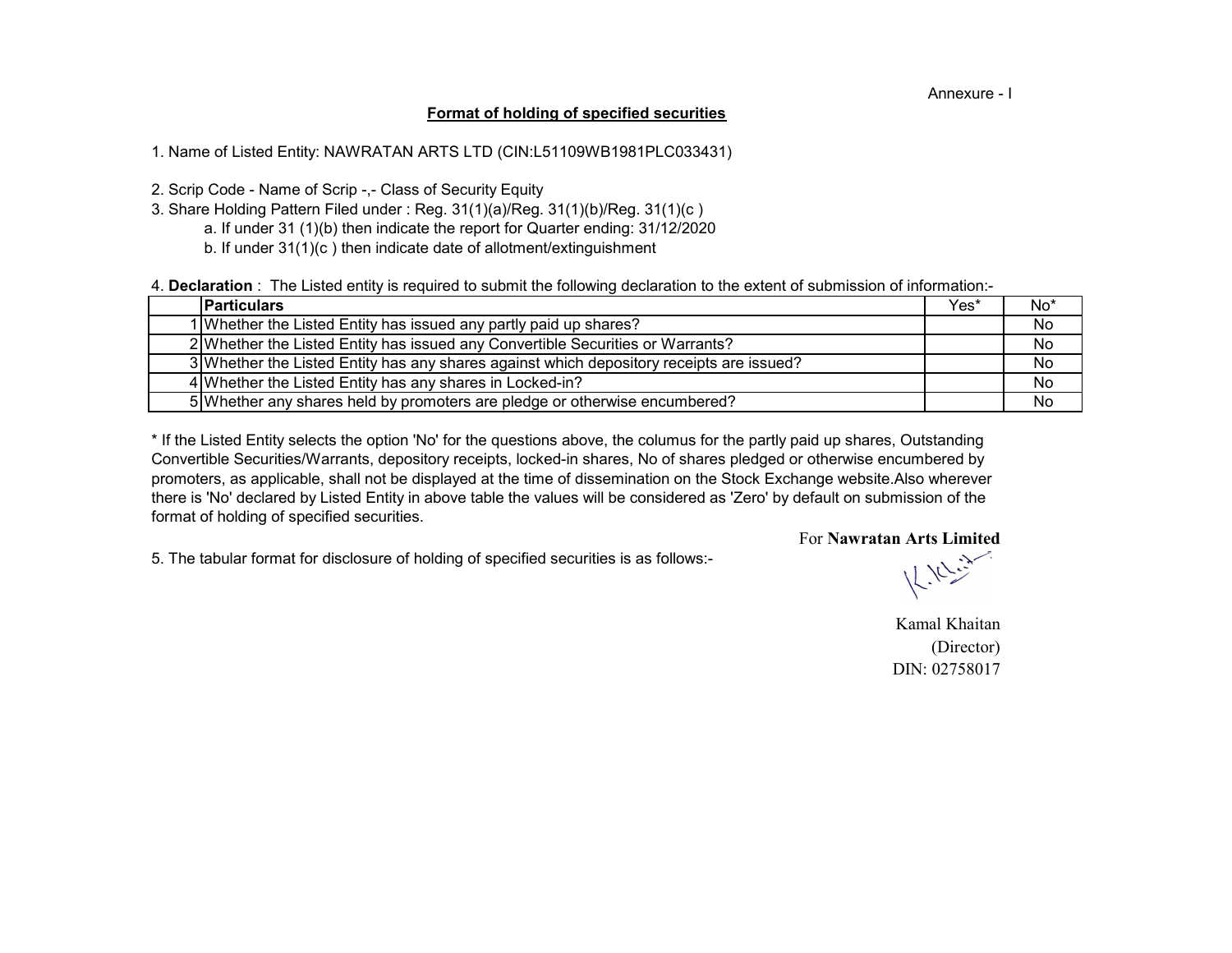|      | Category of<br>Categ<br>shareholder shareholde<br>ory (I) | Nos. of        | No. of fully<br>paid up equity<br>shares held | No.of Partly<br>paid-up   | No. of<br>shares<br>underlying | Total<br>nos.shares<br>held | Shareholding<br>as a % of<br>total no. of<br>shares<br>calculated as<br>per SCRR, | Number of<br>Voting<br>Rights held<br>in each<br>class of<br>securities<br>(IX) |            |        |                    | No of<br>shares<br>Underlying<br>outstanding<br>convertible | Shareholding as<br>a % assuming<br>full conversion<br>of convertible<br>securities (as a<br>percentage of | Number of Locked in<br>shares (XII) |                    | Number of shares<br>pledged or otherwise<br>encumbered (XIII) |                    | Number of<br>equity<br>shares held<br>in<br>dematerializ |
|------|-----------------------------------------------------------|----------------|-----------------------------------------------|---------------------------|--------------------------------|-----------------------------|-----------------------------------------------------------------------------------|---------------------------------------------------------------------------------|------------|--------|--------------------|-------------------------------------------------------------|-----------------------------------------------------------------------------------------------------------|-------------------------------------|--------------------|---------------------------------------------------------------|--------------------|----------------------------------------------------------|
|      | (II)                                                      | $rs$ (III)     | (IV)                                          | equity shares<br>held (V) | Depository<br>Receipts<br>(VI) | $(VII)=(IV)+$<br>$(V)+(V)$  | 1957)<br>(VIII)<br>As a % of                                                      | No of<br>Voting<br>Rights                                                       |            |        | Total as a<br>% of | securities<br>(including<br>Warrants)                       | diluted share<br>capital)<br>$(XI) = (VII) + (X)$                                                         | No. (a)                             | As a % of<br>total | No. (a)                                                       | As a % of<br>total | ed form<br>(XIV)                                         |
|      |                                                           |                |                                               |                           |                                |                             | $(A+B+C2)$                                                                        | Class eg:x                                                                      | Class eg:y | Total  | $(A+B+C)$          | (X)                                                         | As a % of<br>$(A+B+C2)$                                                                                   |                                     | shares<br>held (b) |                                                               | shares<br>held (b) |                                                          |
| (A)  | Promoter &<br>Promoter<br>group                           | $\overline{2}$ | 172000                                        | $\Omega$                  |                                | 172000                      | 15.6364                                                                           | 172000                                                                          | $\Omega$   | 172000 | 15.6364            | $\Omega$                                                    | 15.6364                                                                                                   | $\Omega$                            | 0.0000             | $\Omega$                                                      | 0.0000             | 172000                                                   |
| (B)  | Public                                                    | 412            | 928000                                        |                           |                                | 928000                      | 84.3636                                                                           | 928000                                                                          |            | 928000 | 84.3636            | $\Omega$                                                    | 84.3636                                                                                                   | $\Omega$                            | 0.0000             | <b>NA</b>                                                     |                    | 670750                                                   |
| (C)  | Non<br>Promoter -<br>Non Public                           |                |                                               |                           |                                |                             |                                                                                   |                                                                                 |            |        |                    |                                                             |                                                                                                           |                                     |                    | <b>NA</b>                                                     |                    |                                                          |
| (C1) | Shares<br>underlying<br><b>DRs</b>                        |                |                                               |                           |                                |                             | <b>NA</b>                                                                         |                                                                                 |            |        |                    |                                                             |                                                                                                           |                                     |                    | <b>NA</b>                                                     |                    |                                                          |
| (C2) | Shares<br>held by<br>Employee<br><b>Trusts</b>            |                |                                               |                           |                                |                             |                                                                                   |                                                                                 |            |        |                    |                                                             |                                                                                                           |                                     |                    | <b>NA</b>                                                     |                    |                                                          |

Total | 414| 1100000| 0| 0| 1100000| 100.0000| 1100000| 0| 1100000|100.0000| 0| 100.0000| 0| | | | 842750

#### NAWRATAN ARTS LTD Table I - Summary Statement holding of specified securities as on 31/12/2020

For **Nawratan Arts Limited**

Kamal Khaitan (Director) DIN: 02758017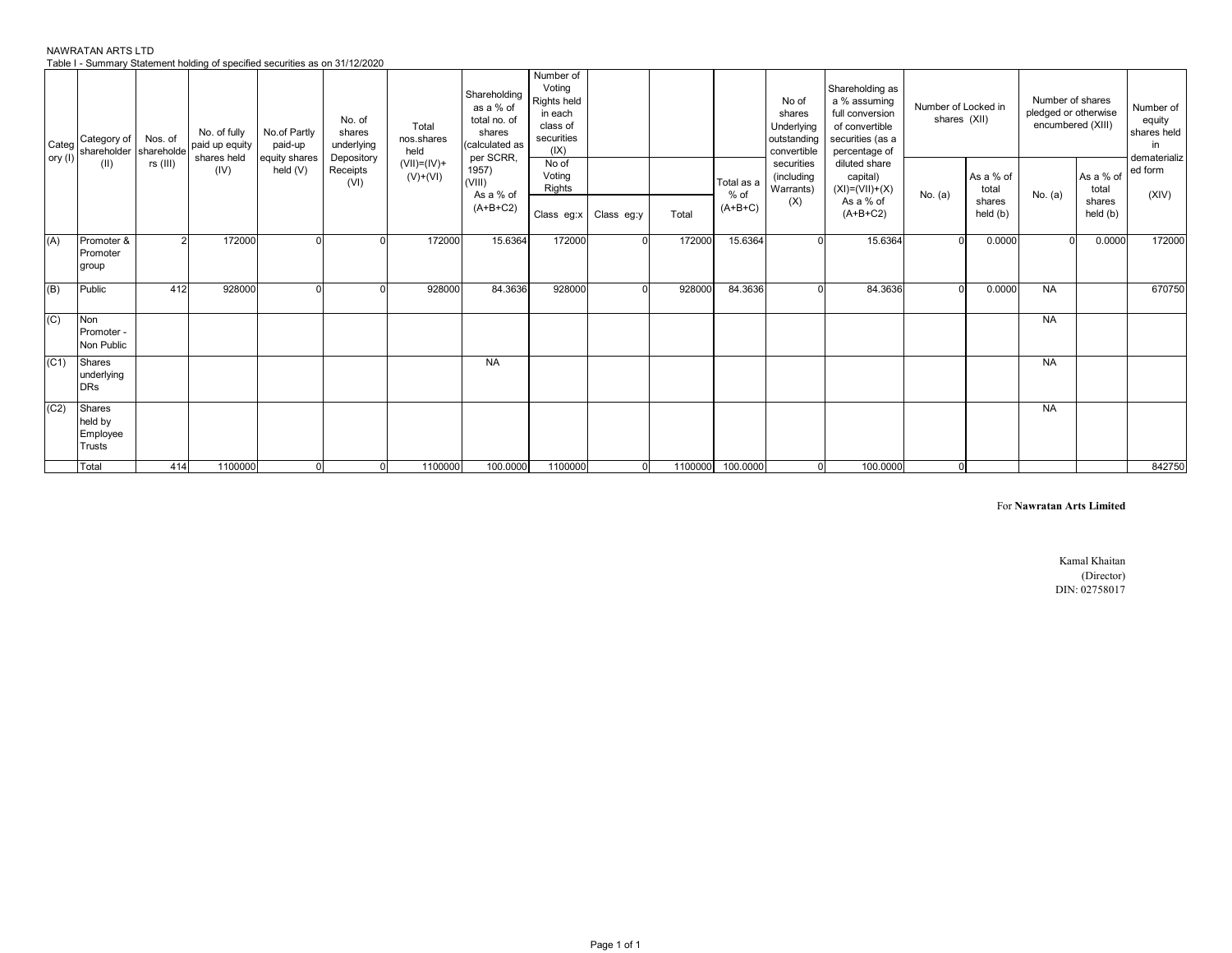|            | NAWRATAN ARTS LTD                                                                                                                                                                                                              |             |                                   |                                                          |                                             |                                                                   |                                                            |                                                                                         |                                               |                     |       |                                                 |                                                                                                             |                                                                                                                                                          |                |                                       |          |                                          |                                                                               |
|------------|--------------------------------------------------------------------------------------------------------------------------------------------------------------------------------------------------------------------------------|-------------|-----------------------------------|----------------------------------------------------------|---------------------------------------------|-------------------------------------------------------------------|------------------------------------------------------------|-----------------------------------------------------------------------------------------|-----------------------------------------------|---------------------|-------|-------------------------------------------------|-------------------------------------------------------------------------------------------------------------|----------------------------------------------------------------------------------------------------------------------------------------------------------|----------------|---------------------------------------|----------|------------------------------------------|-------------------------------------------------------------------------------|
|            | Table II - Statement Showing shareholding pattern of the Promoter and Promoter Group as on 31/12/2020                                                                                                                          |             |                                   |                                                          |                                             |                                                                   |                                                            |                                                                                         |                                               |                     |       |                                                 |                                                                                                             |                                                                                                                                                          |                |                                       |          |                                          |                                                                               |
|            |                                                                                                                                                                                                                                |             |                                   |                                                          |                                             |                                                                   |                                                            |                                                                                         | Number of Voting Rights held in each class of |                     |       |                                                 |                                                                                                             | Shareholding                                                                                                                                             |                |                                       |          | Number of shares                         |                                                                               |
|            |                                                                                                                                                                                                                                |             |                                   |                                                          |                                             |                                                                   |                                                            |                                                                                         |                                               | securities (IX)     |       |                                                 |                                                                                                             | as a %                                                                                                                                                   |                | Number of Locked in<br>shares (XII)   |          | pledged or otherwise                     |                                                                               |
|            |                                                                                                                                                                                                                                |             |                                   |                                                          |                                             |                                                                   |                                                            | Sharehold                                                                               |                                               | No of Voting Rights |       |                                                 |                                                                                                             | assuming<br>full                                                                                                                                         |                |                                       |          | encumbered (XIII)                        |                                                                               |
|            | Category & Name of the<br>Shareholders (I)                                                                                                                                                                                     | (II)<br>PAN | Nos. of<br>sharehold<br>ers (III) | No. of fully<br>paid up<br>equity<br>shares held<br>(IV) | Partly paid-up<br>equity shares<br>held (V) | Nos. of<br>shares<br>underlying<br>Depository<br>Receipts<br>(VI) | Total<br>nos.shares<br>held<br>$(VII)=(IV)+$<br>$(V)+(VI)$ | ing %<br>calculated<br>as per<br>SCRR.<br>1957)<br>As a %<br>of<br>$(A+B+C2)$<br>(VIII) | Class x                                       | Class y             | Total | Total as<br>a % of<br>Total<br>Voting<br>rights | No of<br>shares<br>Underlying<br>outstanding<br>convertible<br>securities<br>(including<br>Warrants)<br>(X) | conversion<br>of<br>convertible<br>securities<br>(as a<br>percentage<br>of diluted<br>share<br>capital)<br>$(XI) = (VII) + (X)$<br>As a % of<br>$A+B+C2$ | No. (a)        | As a % of<br>total shares<br>held (b) | No. (a)  | As a % of<br>total<br>shares<br>held (b) | Number of<br>equity<br>shares held<br>in.<br>dematerializ<br>ed form<br>(XIV) |
| (1)        | Indian                                                                                                                                                                                                                         |             |                                   |                                                          |                                             |                                                                   |                                                            |                                                                                         |                                               |                     |       |                                                 |                                                                                                             |                                                                                                                                                          |                |                                       |          |                                          |                                                                               |
| (a)        | Individuals/Hindu undivided Family                                                                                                                                                                                             |             |                                   | 15000                                                    | $\mathbf 0$                                 | $\Omega$                                                          | 15000                                                      | 1.3636                                                                                  | 15000                                         | $\Omega$            | 15000 | 1.3636                                          | $\Omega$                                                                                                    | 1.3636                                                                                                                                                   | $\Omega$       | 0.0000                                | $\Omega$ | 0.0000                                   | 15000                                                                         |
|            | <b>PRADEEP GOENKA</b>                                                                                                                                                                                                          | AAFHP2259D  |                                   | 15000                                                    | $\mathbf 0$                                 | $\overline{0}$                                                    | 15000                                                      | 1.3636                                                                                  | 15000                                         | $\Omega$            | 15000 | 1.3636                                          | $\Omega$                                                                                                    | 1.3636                                                                                                                                                   | $\Omega$       | 0.0000                                | $\Omega$ | 0.0000                                   | 15000                                                                         |
| (b)        | Central Government/State<br>Government(s)                                                                                                                                                                                      |             |                                   |                                                          |                                             |                                                                   |                                                            |                                                                                         |                                               |                     |       |                                                 | $\Omega$                                                                                                    | 0.0000                                                                                                                                                   | $\Omega$       | 0.0000                                | $\Omega$ | 0.0000                                   | $\overline{0}$                                                                |
|            |                                                                                                                                                                                                                                |             |                                   |                                                          |                                             |                                                                   |                                                            |                                                                                         |                                               |                     |       |                                                 |                                                                                                             |                                                                                                                                                          |                |                                       | $\Omega$ |                                          |                                                                               |
| (c)        | <b>Financial Institutions/Banks</b>                                                                                                                                                                                            |             |                                   |                                                          |                                             |                                                                   |                                                            |                                                                                         |                                               |                     |       |                                                 | $\Omega$                                                                                                    | 0.0000                                                                                                                                                   | $\overline{0}$ | 0.0000                                |          | 0.0000                                   | $\mathbf 0$                                                                   |
| (d)        | Any Other (specify)                                                                                                                                                                                                            |             |                                   |                                                          |                                             |                                                                   |                                                            |                                                                                         |                                               |                     |       |                                                 | $\Omega$                                                                                                    | 0.0000                                                                                                                                                   | $\Omega$       | 0.0000                                | $\Omega$ | 0.0000                                   | $\Omega$                                                                      |
|            | <b>Bodies Corporate</b>                                                                                                                                                                                                        |             |                                   | 157000                                                   | $\mathbf{0}$                                | $\overline{0}$                                                    | 157000                                                     | 14.2727                                                                                 | 157000                                        | $\Omega$            |       | 157000 14.2727                                  | $\Omega$                                                                                                    | 14.2727                                                                                                                                                  | $\overline{0}$ | 0.0000                                | $\Omega$ | 0.0000                                   | 157000                                                                        |
|            | LHP PRIVATE LIMITED                                                                                                                                                                                                            | AAACL9250G  | -1                                | 157000                                                   | $\mathbf{0}$                                | $\overline{0}$                                                    | 157000                                                     | 14.2727                                                                                 | 157000                                        | $\overline{0}$      |       | 157000 14.2727                                  | $\Omega$                                                                                                    | 14.2727                                                                                                                                                  | $\overline{0}$ | 0.0000                                | $\Omega$ | 0.0000                                   | 157000                                                                        |
|            | Sub Total                                                                                                                                                                                                                      |             | $\overline{2}$                    | 172000                                                   | $\overline{0}$                              | $\overline{0}$                                                    | 172000                                                     | 15.6364                                                                                 | 172000                                        | $\overline{0}$      |       | 172000 15.6364                                  | $\Omega$                                                                                                    | 15.6364                                                                                                                                                  | $\overline{0}$ | 0.0000                                | $\Omega$ | 0.0000                                   | 172000                                                                        |
|            | Foreign                                                                                                                                                                                                                        |             |                                   |                                                          |                                             |                                                                   |                                                            |                                                                                         |                                               |                     |       |                                                 |                                                                                                             |                                                                                                                                                          |                |                                       |          |                                          |                                                                               |
| (2)<br>(a) | Individuals (Non-Resident<br>Individuals/Foreign Individuals)                                                                                                                                                                  |             |                                   |                                                          |                                             |                                                                   |                                                            |                                                                                         |                                               |                     |       |                                                 | $\Omega$                                                                                                    | 0.0000                                                                                                                                                   | $\Omega$       | 0.0000                                |          | 0.0000                                   | $\Omega$                                                                      |
|            |                                                                                                                                                                                                                                |             |                                   |                                                          |                                             |                                                                   |                                                            |                                                                                         |                                               |                     |       |                                                 |                                                                                                             |                                                                                                                                                          |                |                                       |          |                                          |                                                                               |
| (b)        | Government                                                                                                                                                                                                                     |             |                                   |                                                          |                                             |                                                                   |                                                            |                                                                                         |                                               |                     |       |                                                 | $\Omega$                                                                                                    | 0.0000                                                                                                                                                   | $\overline{0}$ | 0.0000                                | $\Omega$ | 0.0000                                   | $\mathbf 0$                                                                   |
| (c)        | Institutions                                                                                                                                                                                                                   |             |                                   |                                                          |                                             |                                                                   |                                                            |                                                                                         |                                               |                     |       |                                                 | $\overline{0}$                                                                                              | 0.0000                                                                                                                                                   | $\overline{0}$ | 0.0000                                | $\Omega$ | 0.0000                                   | $\mathbf 0$                                                                   |
| (d)        | Foreign Portfolio Investor                                                                                                                                                                                                     |             |                                   |                                                          |                                             |                                                                   |                                                            |                                                                                         |                                               |                     |       |                                                 | $\mathbf 0$                                                                                                 | 0.0000                                                                                                                                                   | $\overline{0}$ | 0.0000                                | $\Omega$ | 0.0000                                   | $\mathbf 0$                                                                   |
| (e)        | Any Other (specify)                                                                                                                                                                                                            |             |                                   |                                                          |                                             |                                                                   |                                                            |                                                                                         |                                               |                     |       |                                                 | $\Omega$                                                                                                    | 0.0000                                                                                                                                                   | $\Omega$       | 0.0000                                | $\Omega$ | 0.0000                                   | $\Omega$                                                                      |
|            | Sub Total                                                                                                                                                                                                                      |             | $\overline{0}$                    | $\Omega$                                                 | $\mathbf 0$                                 | $\overline{0}$                                                    | $\Omega$                                                   | 0.0000                                                                                  | $\Omega$                                      | $\Omega$            | ΩL    | 0.0000                                          | $\Omega$                                                                                                    | 0.0000                                                                                                                                                   | $\Omega$       | 0.0000                                |          | 0.0000                                   | $\Omega$                                                                      |
|            | <b>Total Shareholding of Promoter</b><br>and Promoter Group<br>$(A)=(A)(1)+(A)(2)$                                                                                                                                             |             | $\overline{2}$                    | 172000                                                   | $\mathbf 0$                                 | $\Omega$                                                          | 172000                                                     | 15.6364                                                                                 | 172000                                        | $\Omega$            |       | 172000 15.6364                                  | $\Omega$                                                                                                    | 15.6364                                                                                                                                                  | $\Omega$       | 0.0000                                |          | 0.0000                                   | 172000                                                                        |
|            | This is in Reference to the he Information submitted under Table I & II of the captioned Shareholding Pattern for the quarter ended 31/12/2020 we would like to state that Ms. LHP Private Limited (LHP) has sold 157000 Equit |             |                                   |                                                          |                                             |                                                                   |                                                            |                                                                                         |                                               |                     |       |                                                 |                                                                                                             |                                                                                                                                                          |                |                                       |          |                                          |                                                                               |

This is in Reference to the he Information submitted under Table I & II of the captioned Shareholding Pattern for the quarter ended 31/12/2020 we would like to state that M/s. LHP Private Limited (LHP) has sold 157000 Equi

For **Nawratan Arts Limited**

Kamal Khaitan (Director)

DIN: 02758017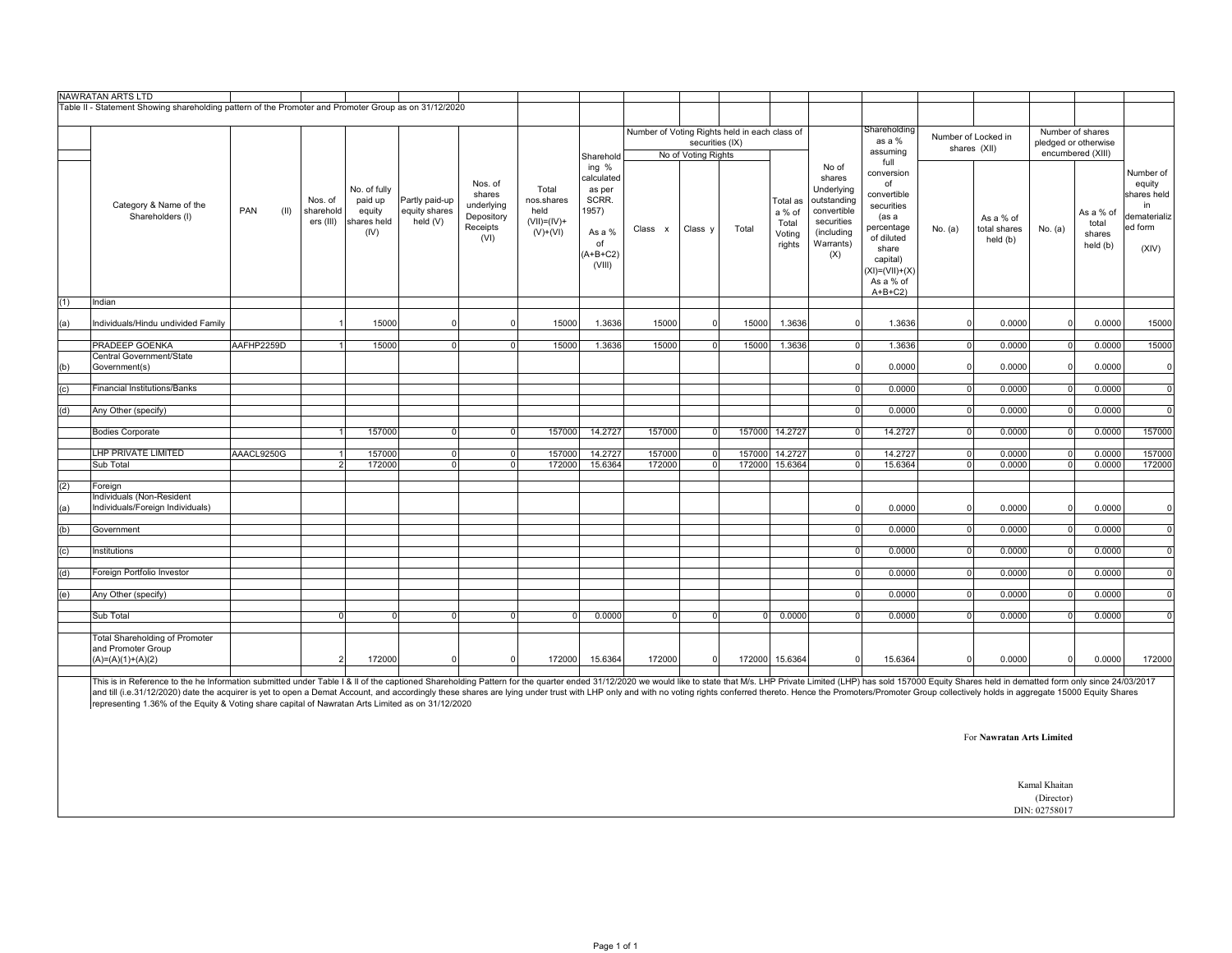|     | NAWRATAN ARTS LTD                                                                             |            |                         |                                          |                                         |                                              |                                        |                                                        |                |                     |                                                                  |                                              |                                                                            |                                                                                                                 |                                     |                                          |                                       |                                                                        |                                          |
|-----|-----------------------------------------------------------------------------------------------|------------|-------------------------|------------------------------------------|-----------------------------------------|----------------------------------------------|----------------------------------------|--------------------------------------------------------|----------------|---------------------|------------------------------------------------------------------|----------------------------------------------|----------------------------------------------------------------------------|-----------------------------------------------------------------------------------------------------------------|-------------------------------------|------------------------------------------|---------------------------------------|------------------------------------------------------------------------|------------------------------------------|
|     | Table III - Statement Showing shareholding pattern of the Public shareholder as on 31/12/2020 |            |                         |                                          |                                         |                                              |                                        |                                                        |                |                     |                                                                  |                                              |                                                                            |                                                                                                                 |                                     |                                          |                                       |                                                                        |                                          |
|     | Category & Name of the                                                                        |            | Nos. of                 | No. of fully                             | Partly                                  | Nos. of<br>shares                            | Total<br>nos.shares                    | Sharehol<br>ding %<br>calculate<br>d as per            |                | No of Voting Rights | Number of Voting Rights held in each class of<br>securities (IX) |                                              | No of<br>shares<br>Underlying                                              | Shareholding<br>as a %<br>assuming full<br>conversion of<br>convertible                                         | Number of Locked in<br>shares (XII) |                                          |                                       | Number of<br>shares<br>pledged or<br>otherwise<br>encumbered<br>(XIII) | Number<br>of equity<br>shares<br>held in |
|     | Shareholders (I)                                                                              | PAN (II)   | sharehold<br>ers (III)  | paid up<br>equity<br>shares held<br>(IV) | paid-up<br>equity<br>shares<br>held (V) | underlying<br>Depository<br>Receipts<br>(VI) | held<br>$(VII) = (IV) +$<br>$(V)+(VI)$ | SCRR.<br>1957)<br>As a %<br>of<br>$(A+B+C2)$<br>(VIII) | Class x        | Class y             | Total                                                            | Total as a<br>% of Total<br>Voting<br>rights | outstanding<br>convertible<br>securities<br>(including<br>Warrants)<br>(X) | securities (as<br>a percentage<br>of diluted<br>share capital)<br>$(XI) = (VII) + (X)$<br>As a % of<br>$A+B+C2$ | No. (a)                             | As a % of<br>total<br>shares<br>held (b) | No.<br>(Not<br>applic<br>able)<br>(a) | As a %<br>of total<br>shares<br>held<br>(Not<br>applica<br>ble) (b)    | demateria<br>ized form<br>(XIV)          |
| (1) | Institutions                                                                                  |            |                         |                                          |                                         |                                              |                                        |                                                        |                |                     |                                                                  |                                              |                                                                            |                                                                                                                 |                                     |                                          |                                       |                                                                        |                                          |
| (a) | Mutual Funds / UTI                                                                            |            |                         |                                          |                                         |                                              |                                        |                                                        |                |                     |                                                                  |                                              |                                                                            |                                                                                                                 |                                     |                                          |                                       |                                                                        |                                          |
|     |                                                                                               |            |                         |                                          |                                         |                                              |                                        |                                                        |                |                     |                                                                  |                                              |                                                                            |                                                                                                                 |                                     |                                          |                                       |                                                                        |                                          |
| (b) | Venture Capital Funds                                                                         |            |                         |                                          |                                         |                                              |                                        |                                                        |                |                     |                                                                  |                                              |                                                                            |                                                                                                                 |                                     |                                          |                                       |                                                                        |                                          |
|     |                                                                                               |            |                         |                                          |                                         |                                              |                                        |                                                        |                |                     |                                                                  |                                              |                                                                            |                                                                                                                 |                                     |                                          |                                       |                                                                        |                                          |
| (c) | Alternate Investment Funds                                                                    |            |                         |                                          |                                         |                                              |                                        |                                                        |                |                     |                                                                  |                                              |                                                                            |                                                                                                                 |                                     |                                          |                                       |                                                                        |                                          |
|     |                                                                                               |            |                         |                                          |                                         |                                              |                                        |                                                        |                |                     |                                                                  |                                              |                                                                            |                                                                                                                 |                                     |                                          |                                       |                                                                        |                                          |
| (d) | Foreign Venture Capital Investors                                                             |            |                         |                                          |                                         |                                              |                                        |                                                        |                |                     |                                                                  |                                              |                                                                            |                                                                                                                 |                                     |                                          |                                       |                                                                        |                                          |
| (e) | Foreign Portfolio Investors                                                                   |            |                         |                                          |                                         |                                              |                                        |                                                        |                |                     |                                                                  |                                              |                                                                            |                                                                                                                 |                                     |                                          |                                       |                                                                        |                                          |
|     |                                                                                               |            |                         |                                          |                                         |                                              |                                        |                                                        |                |                     |                                                                  |                                              |                                                                            |                                                                                                                 |                                     |                                          |                                       |                                                                        |                                          |
| (f) | Financial Institutions / Banks                                                                |            |                         |                                          |                                         |                                              |                                        |                                                        |                |                     |                                                                  |                                              |                                                                            |                                                                                                                 |                                     |                                          |                                       |                                                                        |                                          |
|     |                                                                                               |            |                         |                                          |                                         |                                              |                                        |                                                        |                |                     |                                                                  |                                              |                                                                            |                                                                                                                 |                                     |                                          |                                       |                                                                        |                                          |
|     |                                                                                               |            |                         |                                          |                                         |                                              |                                        |                                                        |                |                     |                                                                  |                                              |                                                                            |                                                                                                                 |                                     |                                          |                                       |                                                                        |                                          |
| (g) | <b>Insurance Companies</b>                                                                    |            |                         |                                          |                                         |                                              |                                        |                                                        |                |                     |                                                                  |                                              |                                                                            |                                                                                                                 |                                     |                                          |                                       |                                                                        |                                          |
| (h) | Provident Funds / Pension Funds                                                               |            |                         |                                          |                                         |                                              |                                        |                                                        |                |                     |                                                                  |                                              |                                                                            |                                                                                                                 |                                     |                                          |                                       |                                                                        |                                          |
|     |                                                                                               |            |                         |                                          |                                         |                                              |                                        |                                                        |                |                     |                                                                  |                                              |                                                                            |                                                                                                                 |                                     |                                          |                                       |                                                                        |                                          |
| (i) | Any Other (specify)                                                                           |            |                         |                                          |                                         |                                              |                                        |                                                        |                |                     |                                                                  |                                              |                                                                            |                                                                                                                 |                                     |                                          |                                       |                                                                        |                                          |
|     |                                                                                               |            |                         |                                          |                                         |                                              |                                        |                                                        |                |                     |                                                                  |                                              |                                                                            |                                                                                                                 |                                     |                                          |                                       |                                                                        |                                          |
|     | Sub Total                                                                                     |            | $\Omega$                | $\overline{0}$                           | $\circ$                                 | $\circ$                                      | 0                                      | 0.0000                                                 | $\overline{0}$ | $\Omega$            | $\overline{0}$                                                   | 0.0000                                       | $\overline{0}$                                                             | 0.0000                                                                                                          | $\mathsf 0$                         | 0.0000                                   | <b>NA</b>                             |                                                                        |                                          |
|     |                                                                                               |            |                         |                                          |                                         |                                              |                                        |                                                        |                |                     |                                                                  |                                              |                                                                            |                                                                                                                 |                                     |                                          |                                       |                                                                        |                                          |
|     | Central Government / State                                                                    |            |                         |                                          |                                         |                                              |                                        |                                                        |                |                     |                                                                  |                                              |                                                                            |                                                                                                                 |                                     |                                          |                                       |                                                                        |                                          |
| (2) | Government(s) / President of India                                                            |            |                         |                                          |                                         |                                              |                                        |                                                        |                |                     |                                                                  |                                              |                                                                            |                                                                                                                 |                                     |                                          |                                       |                                                                        |                                          |
|     |                                                                                               |            |                         |                                          |                                         |                                              |                                        |                                                        |                |                     |                                                                  |                                              |                                                                            |                                                                                                                 |                                     |                                          |                                       |                                                                        |                                          |
| (3) | Non-Institutions                                                                              |            |                         |                                          |                                         |                                              |                                        |                                                        |                |                     |                                                                  |                                              |                                                                            |                                                                                                                 |                                     |                                          |                                       |                                                                        |                                          |
| (a) | Individuals-                                                                                  |            |                         |                                          |                                         |                                              |                                        |                                                        |                |                     |                                                                  |                                              |                                                                            |                                                                                                                 |                                     |                                          |                                       |                                                                        |                                          |
|     |                                                                                               |            |                         |                                          |                                         |                                              |                                        |                                                        |                |                     |                                                                  |                                              |                                                                            |                                                                                                                 |                                     |                                          |                                       |                                                                        |                                          |
|     | Individual shareholders holding<br>nominal share capital upto Rs.2<br>lakhs                   |            | 359                     | 150950                                   | $\overline{0}$                          | $\circ$                                      | 150950                                 | 13.7227                                                | 150950         | $\Omega$            | 150950                                                           | 13.7227                                      | $^{\circ}$                                                                 | 13.7227                                                                                                         | 0                                   | 0.0000                                   | <b>NA</b>                             |                                                                        |                                          |
|     |                                                                                               |            |                         |                                          |                                         |                                              |                                        |                                                        |                |                     |                                                                  |                                              |                                                                            |                                                                                                                 |                                     |                                          |                                       |                                                                        |                                          |
|     | <b>BRAJENDRA SINGH</b>                                                                        | CIOPS6204E | $\mathfrak{p}$          | 12500                                    | $\circ$                                 | $\circ$                                      | 12500                                  | 1.1364                                                 | 12500          | 0                   | 12500                                                            | 1.1364                                       | $\circ$                                                                    | 1.1364                                                                                                          | 0                                   | 0.0000                                   | <b>NA</b>                             |                                                                        | 0                                        |
|     | ii.Individual shareholders holding<br>nominal share capital in excess of<br>Rs.2 lakhs        |            | 15                      | 705850                                   | $\circ$                                 | $\circ$                                      | 705850                                 | 64.1682                                                | 705850         | $\Omega$            | 705850                                                           | 64.1682                                      | $\overline{0}$                                                             | 64.1682                                                                                                         | $\mathsf 0$                         | 0.0000                                   | NA                                    |                                                                        | 620750                                   |
|     |                                                                                               |            |                         |                                          |                                         |                                              |                                        |                                                        |                |                     |                                                                  |                                              |                                                                            |                                                                                                                 |                                     |                                          |                                       |                                                                        |                                          |
|     | PANKAJ DHANUKA HUF                                                                            | AAOHP8856M | 1                       | 61000                                    | $\circ$                                 | $\overline{0}$                               | 61000                                  | 5.5455                                                 | 61000          | $\overline{0}$      | 61000                                                            | 5.5455                                       | $\circ$                                                                    | 5.5455                                                                                                          | 0                                   | 0.0000                                   | <b>NA</b>                             |                                                                        | 61000                                    |
|     | Nita Agarwal                                                                                  | AVWPA5435A | $\mathbf{1}$            | 60500                                    | $\overline{0}$                          | $\overline{0}$                               | 60500                                  | 5.5000                                                 | 60500          | $\Omega$            | 60500                                                            | 5.5000                                       | $\overline{0}$                                                             | 5.5000                                                                                                          | 0                                   | 0.0000                                   | <b>NA</b>                             |                                                                        | 60500                                    |
|     | PAWAN KUMAR SUREKA                                                                            | ALQPS6815C | $\overline{1}$          | 54000                                    | $\overline{0}$                          | $\overline{0}$                               | 54000                                  | 4.9091                                                 | 54000          | $\mathbf{0}$        | 54000                                                            | 4.9091                                       | $\overline{0}$                                                             | 4.9091                                                                                                          | $\mathbf 0$                         | 0.0000                                   | <b>NA</b>                             |                                                                        | 54000                                    |
|     | SUBODH KUMAR SINGHANIA                                                                        |            |                         |                                          |                                         |                                              |                                        |                                                        |                |                     |                                                                  |                                              |                                                                            |                                                                                                                 |                                     |                                          |                                       |                                                                        |                                          |
|     | <b>HUF</b>                                                                                    | ABAHS7071N | 1                       | 54000                                    | $\overline{0}$                          | $\circ$                                      | 54000                                  | 4.9091                                                 | 54000          | $\mathbf 0$         | 54000                                                            | 4.9091                                       | $\mathbf 0$                                                                | 4.9091                                                                                                          | $\mathsf 0$                         | 0.0000                                   | <b>NA</b>                             |                                                                        | 54000                                    |
|     | PAWAN KUMAR SUREKA                                                                            | AAEHP6137P |                         | 54000                                    | $\circ$                                 | $\circ$                                      | 54000                                  | 4.9091                                                 | 54000          | $\Omega$            | 54000                                                            | 4.9091                                       | $\circ$                                                                    | 4.9091                                                                                                          | $\mathbf 0$                         | 0.0000                                   | <b>NA</b>                             |                                                                        | 54000                                    |
|     | CHANDAN AGARWAL                                                                               | BKBPA9840E | $\overline{\mathbf{2}}$ | 52850                                    | $\circ$                                 | $\overline{0}$                               | 52850                                  | 4.8045                                                 | 52850          | $\mathbf 0$         | 52850                                                            | 4.8045                                       | $\circ$                                                                    | 4.8045                                                                                                          | 0                                   | 0.0000                                   | <b>NA</b>                             |                                                                        | 47250                                    |
|     | ROHIT BAGARIA                                                                                 | CKIPB0194G | $\mathbf{1}$            | 51440                                    | $\overline{0}$                          | $\overline{0}$                               | 51440                                  | 4.6764                                                 | 51440          | $\Omega$            | 51440                                                            | 4.6764                                       | $\circ$                                                                    | 4.6764                                                                                                          | $\mathbf 0$                         | 0.0000                                   | <b>NA</b>                             |                                                                        | 51440                                    |
|     | PREMCHAND BAGARIA                                                                             | BAHPB8619J | 1                       | 50000                                    | $\overline{0}$                          | $\overline{0}$                               | 50000                                  | 4.5455                                                 | 50000          | $\overline{0}$      | 50000                                                            | 4.5455                                       | $\overline{0}$                                                             | 4.5455                                                                                                          | 0                                   | 0.0000                                   | <b>NA</b>                             |                                                                        | 50000                                    |
|     | LAXMI KANT BAGARIA                                                                            | AGUPB6783B | $\overline{2}$          | 49560                                    | $\overline{0}$                          | $\overline{0}$                               | 49560                                  | 4.5055                                                 | 49560          | $\mathbf 0$         | 49560                                                            | 4.5055                                       | $\overline{0}$                                                             | 4.5055                                                                                                          | 0                                   | 0.0000                                   | <b>NA</b>                             |                                                                        | 40560                                    |
|     | KAILASH DHANUKA                                                                               | AGSPD1388G | $\overline{2}$          | 48000                                    | $\circ$                                 | $\overline{0}$                               | 48000                                  | 4.3636                                                 | 48000          | $\overline{0}$      | 48000                                                            | 4.3636                                       | $\overline{0}$                                                             | 4.3636                                                                                                          | $^{\circ}$                          | 0.0000                                   | <b>NA</b>                             |                                                                        | 40000                                    |
|     | RAMESH KUMAR BAGARIA                                                                          | AGVPB1714F | $\overline{2}$          | 45500                                    | $\overline{0}$                          | $\overline{0}$                               | 45500                                  | 4.1364                                                 | 45500          | $\overline{0}$      | 45500                                                            | 4.1364                                       | $\overline{0}$                                                             | 4.1364                                                                                                          | 0                                   | 0.0000                                   | <b>NA</b>                             |                                                                        | 38000                                    |
|     | KAILASH DHANUKA HUF                                                                           | AAJHK2600K | 1                       | 45000                                    | $\overline{0}$                          | $\overline{\mathbf{0}}$                      | 45000                                  | 4.0909                                                 | 45000          | $\overline{0}$      | 45000                                                            | 4.0909                                       | $\overline{0}$                                                             | 4.0909                                                                                                          | $\overline{0}$                      | 0.0000                                   | <b>NA</b>                             |                                                                        | 45000                                    |
|     | JAYSHREE BOTHRA                                                                               |            | $\mathbf{1}$            | 30000                                    | $\overline{0}$                          | $\overline{0}$                               | 30000                                  | 2.7273                                                 | 30000          | $\mathbf{0}$        | 30000                                                            | 2.7273                                       | $\overline{0}$                                                             | 2.7273                                                                                                          | $\mathsf 0$                         | 0.0000                                   | <b>NA</b>                             |                                                                        | $\Omega$                                 |
|     | SAYAR BOTHRA                                                                                  |            | 1                       | 25000                                    | $\circ$                                 | $\circ$                                      | 25000                                  | 2.2727                                                 | 25000          | $\overline{0}$      | 25000                                                            | 2.2727                                       | $\overline{0}$                                                             | 2.2727                                                                                                          | 0                                   | 0.0000                                   | <b>NA</b>                             |                                                                        | $\Omega$                                 |
|     | MADAN MOHAN DHANUKA.                                                                          | AAGHM4618E | 1                       | 25000                                    | 0                                       | $\overline{0}$                               | 25000                                  | 2.2727                                                 | 25000          | $\mathbf 0$         | 25000                                                            | 2.2727                                       | $\overline{0}$                                                             | 2.2727                                                                                                          | $\mathbf 0$                         | 0.0000                                   | <b>NA</b>                             |                                                                        | 25000                                    |
|     |                                                                                               |            |                         |                                          |                                         |                                              |                                        |                                                        |                |                     |                                                                  |                                              |                                                                            |                                                                                                                 |                                     |                                          |                                       |                                                                        |                                          |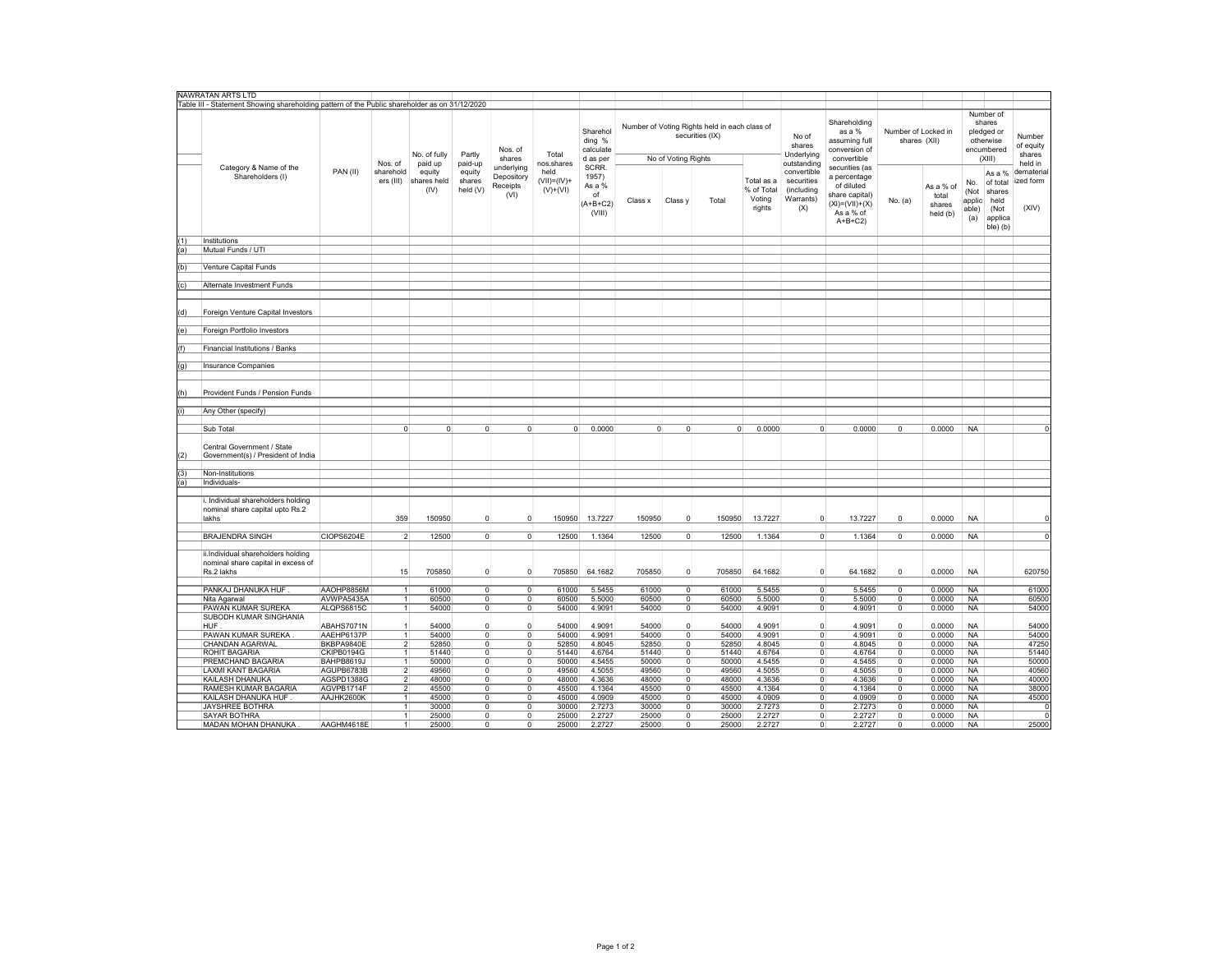|     | NAWRATAN ARTS LTD                                                                             |            |                        |                               |                              |                                              |                                     |                                                        |         |                     |                                                                  |                                              |                                                             |                                                                                                                 |                |                                          |                                       |                                                                        |                                          |
|-----|-----------------------------------------------------------------------------------------------|------------|------------------------|-------------------------------|------------------------------|----------------------------------------------|-------------------------------------|--------------------------------------------------------|---------|---------------------|------------------------------------------------------------------|----------------------------------------------|-------------------------------------------------------------|-----------------------------------------------------------------------------------------------------------------|----------------|------------------------------------------|---------------------------------------|------------------------------------------------------------------------|------------------------------------------|
|     | Table III - Statement Showing shareholding pattern of the Public shareholder as on 31/12/2020 |            |                        |                               |                              |                                              |                                     |                                                        |         |                     |                                                                  |                                              |                                                             |                                                                                                                 |                |                                          |                                       |                                                                        |                                          |
|     |                                                                                               |            | Nos. of                | No. of fully<br>paid up       | Partly<br>paid-up            | Nos. of<br>shares                            | Total<br>nos.shares                 | Sharehol<br>ding %<br>calculate<br>d as per            |         | No of Voting Rights | Number of Voting Rights held in each class of<br>securities (IX) |                                              | No of<br>shares<br>Underlying<br>outstanding                | Shareholding<br>as a %<br>assuming full<br>conversion of<br>convertible                                         |                | Number of Locked in<br>shares (XII)      |                                       | Number of<br>shares<br>pledged or<br>otherwise<br>encumbered<br>(XIII) | Number<br>of equity<br>shares<br>held in |
|     | Category & Name of the<br>Shareholders (I)                                                    | PAN(II)    | sharehold<br>ers (III) | equity<br>shares held<br>(IV) | equity<br>shares<br>held (V) | underlying<br>Depository<br>Receipts<br>(VI) | held<br>$(VII)=(IV)+$<br>$(V)+(VI)$ | SCRR.<br>1957)<br>As a %<br>of<br>$(A+B+C2)$<br>(VIII) | Class x | Class y             | Total                                                            | Total as a<br>% of Total<br>Voting<br>rights | convertible<br>securities<br>(including<br>Warrants)<br>(X) | securities (as<br>a percentage<br>of diluted<br>share capital)<br>$(XI) = (VII) + (X)$<br>As a % of<br>$A+B+C2$ | No. (a)        | As a % of<br>total<br>shares<br>held (b) | No.<br>(Not<br>applic<br>able)<br>(a) | As a %<br>of total<br>shares<br>held<br>(Not<br>applica<br>ble) (b)    | dematerial<br>ized form<br>(XIV)         |
|     |                                                                                               |            |                        |                               |                              |                                              |                                     |                                                        |         |                     |                                                                  |                                              |                                                             |                                                                                                                 |                |                                          |                                       |                                                                        |                                          |
| (b) | NBFCs registered with RBI                                                                     |            |                        |                               |                              |                                              |                                     |                                                        |         |                     |                                                                  |                                              |                                                             |                                                                                                                 |                |                                          |                                       |                                                                        |                                          |
| (c) | <b>Employee Trusts</b>                                                                        |            |                        |                               |                              |                                              |                                     |                                                        |         |                     |                                                                  |                                              |                                                             |                                                                                                                 |                |                                          |                                       |                                                                        |                                          |
|     |                                                                                               |            |                        |                               |                              |                                              |                                     |                                                        |         |                     |                                                                  |                                              |                                                             |                                                                                                                 |                |                                          |                                       |                                                                        |                                          |
| (d) | Overseas Depositories (holding<br>DRs) (balancing figure)                                     |            |                        |                               |                              |                                              |                                     |                                                        |         |                     |                                                                  |                                              |                                                             |                                                                                                                 |                |                                          |                                       |                                                                        |                                          |
|     |                                                                                               |            |                        |                               |                              |                                              |                                     |                                                        |         |                     |                                                                  |                                              |                                                             |                                                                                                                 |                |                                          |                                       |                                                                        |                                          |
| (e) | Any Other (specify)                                                                           |            |                        |                               |                              |                                              |                                     |                                                        |         |                     |                                                                  |                                              |                                                             |                                                                                                                 |                |                                          |                                       |                                                                        |                                          |
|     | <b>Bodies Corporate</b>                                                                       |            | 38                     | 71200                         | $\overline{0}$               | $\overline{0}$                               | 71200                               | 6.4727                                                 | 71200   | $\Omega$            | 71200                                                            | 6.4727                                       | $\overline{0}$                                              | 6.4727                                                                                                          | $\overline{0}$ | 0.0000                                   | <b>NA</b>                             |                                                                        | 50000                                    |
|     | <b>DENTAX INDIA LIMITED</b>                                                                   | AABCD1191K |                        | 50000                         | $\overline{0}$               | $\circ$                                      | 50000                               | 4.5455                                                 | 50000   | $\Omega$            | 50000                                                            | 4.5455                                       | $\Omega$                                                    | 4.5455                                                                                                          | $^{\circ}$     | 0.0000                                   | <b>NA</b>                             |                                                                        | 50000                                    |
|     | EXIM SCRIPT VANIJYA PVT LTD                                                                   |            |                        | 17600                         | $\overline{0}$               | $\circ$                                      | 17600                               | 1.6000                                                 | 17600   | $\Omega$            | 17600                                                            | 1.6000                                       | $\Omega$                                                    | 1.6000                                                                                                          | $\mathbf 0$    | 0.0000                                   | <b>NA</b>                             |                                                                        | $\epsilon$                               |
|     |                                                                                               |            |                        |                               |                              |                                              |                                     |                                                        |         |                     |                                                                  |                                              |                                                             |                                                                                                                 |                |                                          |                                       |                                                                        |                                          |
|     | Sub Total                                                                                     |            | 412                    | 928000                        | $\overline{0}$               | $\overline{0}$                               | 928000                              | 84.3636                                                | 928000  | $\Omega$            | 928000                                                           | 84.3636                                      | $\Omega$                                                    | 84.3636                                                                                                         | $\overline{0}$ | 0.0000                                   | <b>NA</b>                             |                                                                        | 670750                                   |
|     | <b>Total Public Shareholding</b><br>$(B)=(B)(1)+(B)(2)+(B)(3)$                                |            | 412                    | 928000                        | $\overline{0}$               | $\mathbf 0$                                  | 928000                              | 84.3636                                                | 928000  | $\overline{0}$      | 928000                                                           | 84.3636                                      | $\Omega$                                                    | 84.3636                                                                                                         | $\mathbf 0$    | 0.0000                                   | <b>NA</b>                             |                                                                        | 670750                                   |
|     |                                                                                               |            |                        |                               |                              |                                              |                                     |                                                        |         |                     |                                                                  |                                              |                                                             |                                                                                                                 |                |                                          |                                       |                                                                        |                                          |
|     |                                                                                               |            |                        |                               |                              |                                              |                                     |                                                        |         |                     |                                                                  |                                              |                                                             |                                                                                                                 |                | For Nawratan Arts Limited                |                                       |                                                                        |                                          |
|     | Killy                                                                                         |            |                        |                               |                              |                                              |                                     |                                                        |         |                     |                                                                  |                                              |                                                             |                                                                                                                 |                |                                          |                                       |                                                                        |                                          |
|     | Kamal Khaitan                                                                                 |            |                        |                               |                              |                                              |                                     |                                                        |         |                     |                                                                  |                                              |                                                             |                                                                                                                 |                |                                          |                                       |                                                                        |                                          |
|     | (Director)                                                                                    |            |                        |                               |                              |                                              |                                     |                                                        |         |                     |                                                                  |                                              |                                                             |                                                                                                                 |                |                                          |                                       |                                                                        |                                          |
|     |                                                                                               |            |                        |                               |                              |                                              |                                     |                                                        |         |                     |                                                                  |                                              |                                                             |                                                                                                                 |                | DIN: 02758017                            |                                       |                                                                        |                                          |
|     |                                                                                               |            |                        |                               |                              |                                              |                                     |                                                        |         |                     |                                                                  |                                              |                                                             |                                                                                                                 |                |                                          |                                       |                                                                        |                                          |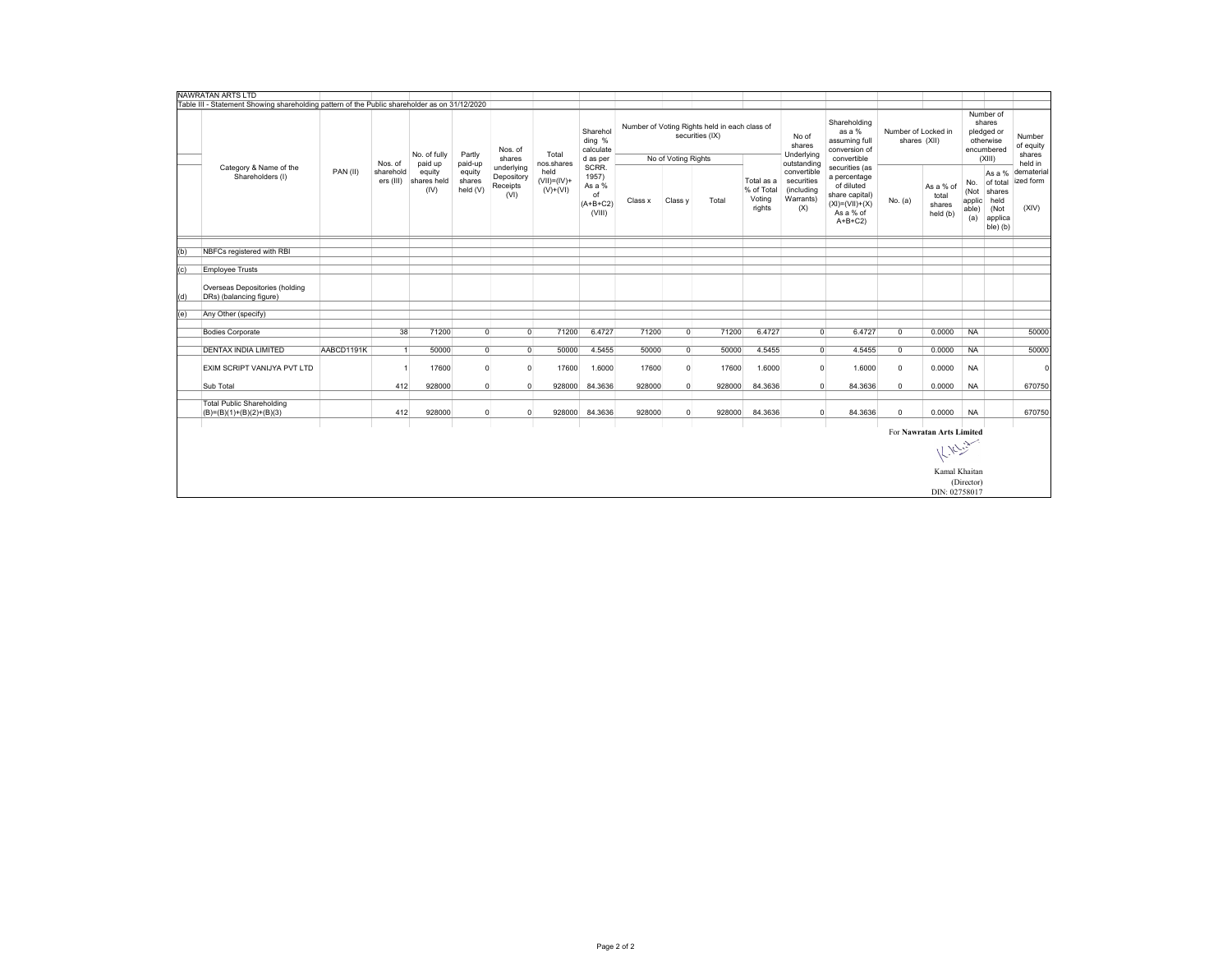|     | NAWRATAN ARTS LTD                                                                                               |          |                                 |                                                          |                                                 |                                                        |                                                               |                                                                       |         |                      |                                                                  |                                                 |                                                                                          |                                                                                                                                                 |                                     |                                          |                                                                         |                                                                                 |                                                       |
|-----|-----------------------------------------------------------------------------------------------------------------|----------|---------------------------------|----------------------------------------------------------|-------------------------------------------------|--------------------------------------------------------|---------------------------------------------------------------|-----------------------------------------------------------------------|---------|----------------------|------------------------------------------------------------------|-------------------------------------------------|------------------------------------------------------------------------------------------|-------------------------------------------------------------------------------------------------------------------------------------------------|-------------------------------------|------------------------------------------|-------------------------------------------------------------------------|---------------------------------------------------------------------------------|-------------------------------------------------------|
|     | Table Iv - Statement Showing shareholding pattern of the Non Promoter - Non Public shareholder as on 31/12/2020 |          |                                 |                                                          |                                                 |                                                        |                                                               |                                                                       |         |                      |                                                                  |                                                 |                                                                                          |                                                                                                                                                 |                                     |                                          |                                                                         |                                                                                 |                                                       |
|     |                                                                                                                 |          |                                 |                                                          |                                                 | Nos. of                                                |                                                               | Sharehol<br>ding %<br>calculate                                       |         | No of Voting Rights  | Number of Voting Rights held in each class of<br>securities (IX) |                                                 | No of<br>shares                                                                          | Total<br>Shareholding<br>as a %<br>assuming full                                                                                                | Number of Locked in<br>shares (XII) |                                          | Number of<br>shares<br>pledged or<br>otherwise<br>encumbere<br>d (XIII) |                                                                                 | Number of<br>equity                                   |
|     | Category & Name of the<br>Shareholders (I)                                                                      | PAN (II) | No of<br>sharehold<br>ers (III) | No. of fully<br>paid up<br>equity<br>shares held<br>(IV) | Partly paid-<br>up equity<br>shares<br>held (V) | shares<br>underlying<br>Depository<br>Receipts<br>(VI) | Total<br>nos.share<br>s held<br>$(VII)= (IV)$<br>$+ (V)+(VI)$ | d as per<br>SCRR.<br>1957)<br>As a %<br>of<br>$(A+B+C2$<br>$)$ (VIII) | Class x | Class y              | Total                                                            | Total as a<br>% of<br>Total<br>Voting<br>rights | Underlying<br>outstanding<br>convertible<br>securities<br>(including<br>Warrants)<br>(X) | conversion of<br>convertible<br>securities (as<br>a percentage<br>of diluted<br>share capital)<br>$(XI) = (VII) + (X)$<br>As a % of<br>$A+B+C2$ | No. (a)                             | As a %<br>of total<br>shares<br>held (b) | No.<br>(Not<br>appli<br>cabl<br>e)<br>(a)                               | As a<br>$%$ of<br>total<br>share<br>s<br>held<br>(Not<br>applic<br>able)<br>(b) | shares held<br>in<br>dematerializ<br>ed form<br>(XIV) |
| (1) | Custodian / DR Holder                                                                                           |          |                                 |                                                          |                                                 |                                                        |                                                               |                                                                       |         |                      |                                                                  |                                                 |                                                                                          |                                                                                                                                                 |                                     |                                          |                                                                         |                                                                                 |                                                       |
|     |                                                                                                                 |          |                                 |                                                          |                                                 |                                                        |                                                               |                                                                       |         |                      |                                                                  |                                                 |                                                                                          |                                                                                                                                                 |                                     |                                          |                                                                         |                                                                                 |                                                       |
| (2) | Employee Benefit Trust (under<br>SEBI (Share based Employee<br>Benefit) Regulations, 2014)                      |          |                                 |                                                          |                                                 |                                                        |                                                               |                                                                       |         |                      |                                                                  |                                                 |                                                                                          |                                                                                                                                                 |                                     |                                          |                                                                         |                                                                                 |                                                       |
|     | Total Non Promoter - Non Public<br>Shareholding (C)=(C)(1)+(C)(2)                                               |          | $\mathbf 0$                     | $\overline{0}$                                           | $\mathbf 0$                                     |                                                        | 0 <br> 0                                                      | 0.0000                                                                |         | 0 <br>$\overline{0}$ |                                                                  | 0.0000<br>$\overline{0}$                        | 0                                                                                        | 0.0000                                                                                                                                          | $\overline{0}$                      |                                          | 0.0000 NA NA                                                            |                                                                                 | $\mathbf 0$                                           |
|     |                                                                                                                 |          |                                 |                                                          |                                                 |                                                        |                                                               |                                                                       |         |                      |                                                                  |                                                 |                                                                                          |                                                                                                                                                 |                                     | For Nawratan Arts Limited                | 11.10                                                                   |                                                                                 |                                                       |
|     |                                                                                                                 |          |                                 |                                                          |                                                 |                                                        |                                                               |                                                                       |         |                      |                                                                  |                                                 |                                                                                          |                                                                                                                                                 |                                     |                                          | Kamal Khaitan<br>DIN: 02758017                                          | (Director)                                                                      |                                                       |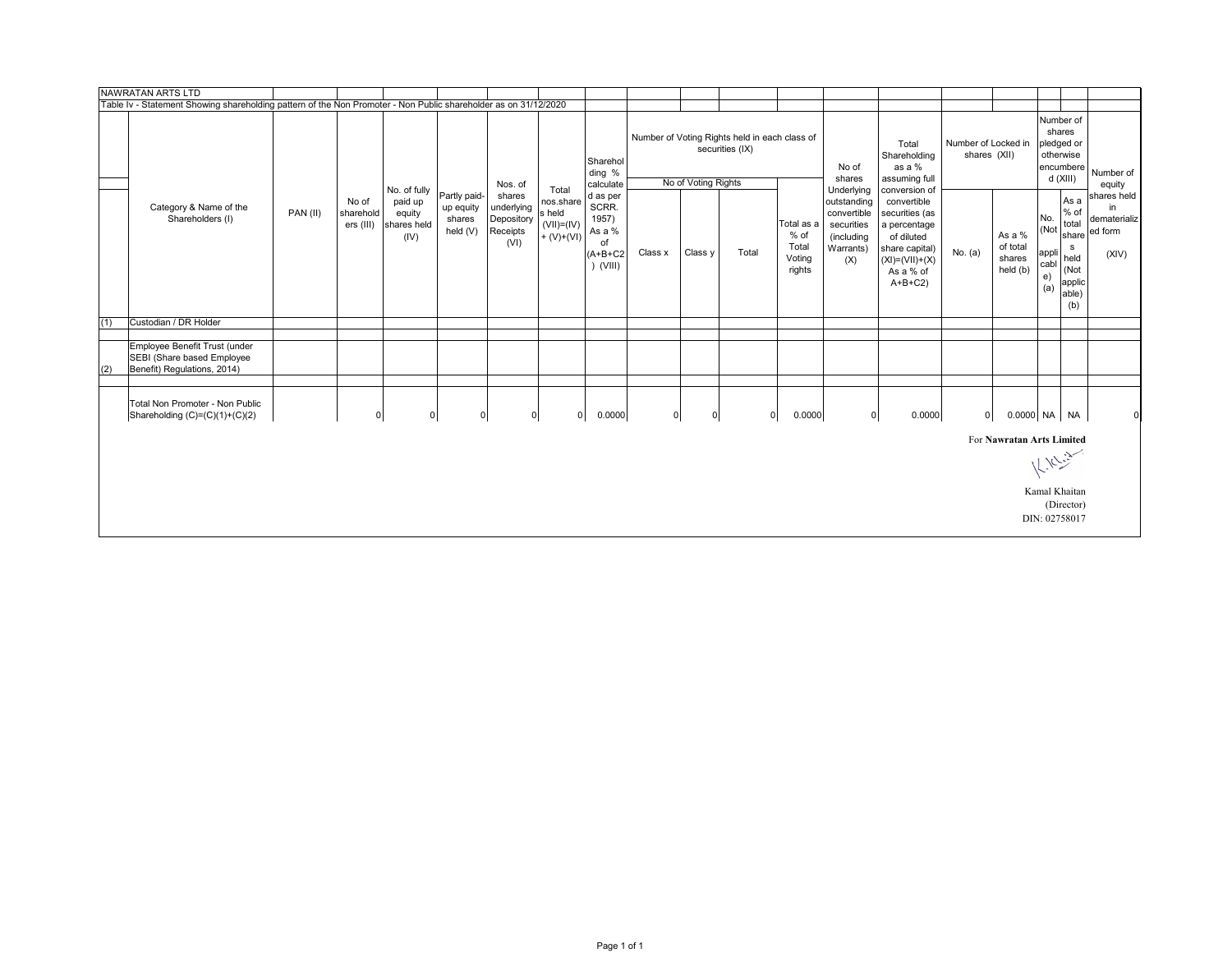|                                                      | NAWRATAN ARTS LTD                                                        |                           |             |                                                                                       |                  |               |                                                                                                          |                              |                                                                     |                           |                               |                                                                                |
|------------------------------------------------------|--------------------------------------------------------------------------|---------------------------|-------------|---------------------------------------------------------------------------------------|------------------|---------------|----------------------------------------------------------------------------------------------------------|------------------------------|---------------------------------------------------------------------|---------------------------|-------------------------------|--------------------------------------------------------------------------------|
| Annexure                                             |                                                                          |                           |             |                                                                                       |                  |               |                                                                                                          |                              |                                                                     |                           |                               |                                                                                |
|                                                      |                                                                          |                           |             | Table V - Statement showing details of significant beneficial owners as on 31/12/2020 |                  |               |                                                                                                          |                              |                                                                     |                           |                               |                                                                                |
|                                                      |                                                                          |                           |             |                                                                                       |                  |               |                                                                                                          |                              |                                                                     |                           |                               |                                                                                |
|                                                      | Details of the (SBO)                                                     |                           |             | Details of the registered owner                                                       |                  |               | Details of<br>holding /<br>exercise of<br>right of the<br>SBO in the<br>reporting<br>company,<br>whether |                              |                                                                     |                           |                               | Date of<br>creation /<br>acquition of<br>significant<br>beneficial<br>interest |
|                                                      |                                                                          |                           |             |                                                                                       |                  |               | direct or                                                                                                |                              |                                                                     |                           |                               |                                                                                |
|                                                      |                                                                          |                           |             |                                                                                       |                  |               | indirect:                                                                                                |                              | Whether by virtue of: (III)                                         |                           |                               |                                                                                |
|                                                      |                                                                          | $\overline{(\mathsf{I})}$ |             |                                                                                       | (II)             |               |                                                                                                          | (IV)                         |                                                                     |                           |                               |                                                                                |
|                                                      | PAN / Passport<br>PAN / Passport<br>No. in case of a<br>No. in case of a |                           |             |                                                                                       |                  |               |                                                                                                          |                              | Rights on<br>distributable<br>dividend or any<br>other distribution | Exercise                  | Exercise<br>οf<br>significant |                                                                                |
| Sr No                                                | Name                                                                     | foreign national          | Nationality | Name                                                                                  | foreign national | Nationality   |                                                                                                          | Shares (%) Voting rights (%) | (% )                                                                | of control                | influence                     |                                                                                |
| LHP PRIVATE<br><b>LIMITED</b><br>AAACL9250G<br>Total |                                                                          |                           |             |                                                                                       |                  | <b>INDIAN</b> | 157000<br>157000                                                                                         | 14.2727<br>14.2727           |                                                                     |                           |                               |                                                                                |
|                                                      |                                                                          |                           |             |                                                                                       |                  |               |                                                                                                          |                              |                                                                     | For Nawratan Arts Limited |                               |                                                                                |
|                                                      |                                                                          |                           |             |                                                                                       |                  |               |                                                                                                          |                              |                                                                     |                           | K. N. Link<br>Kamal Khaitan   |                                                                                |
|                                                      |                                                                          |                           |             |                                                                                       |                  |               |                                                                                                          |                              |                                                                     |                           | (Director)<br>DIN: 02758017   |                                                                                |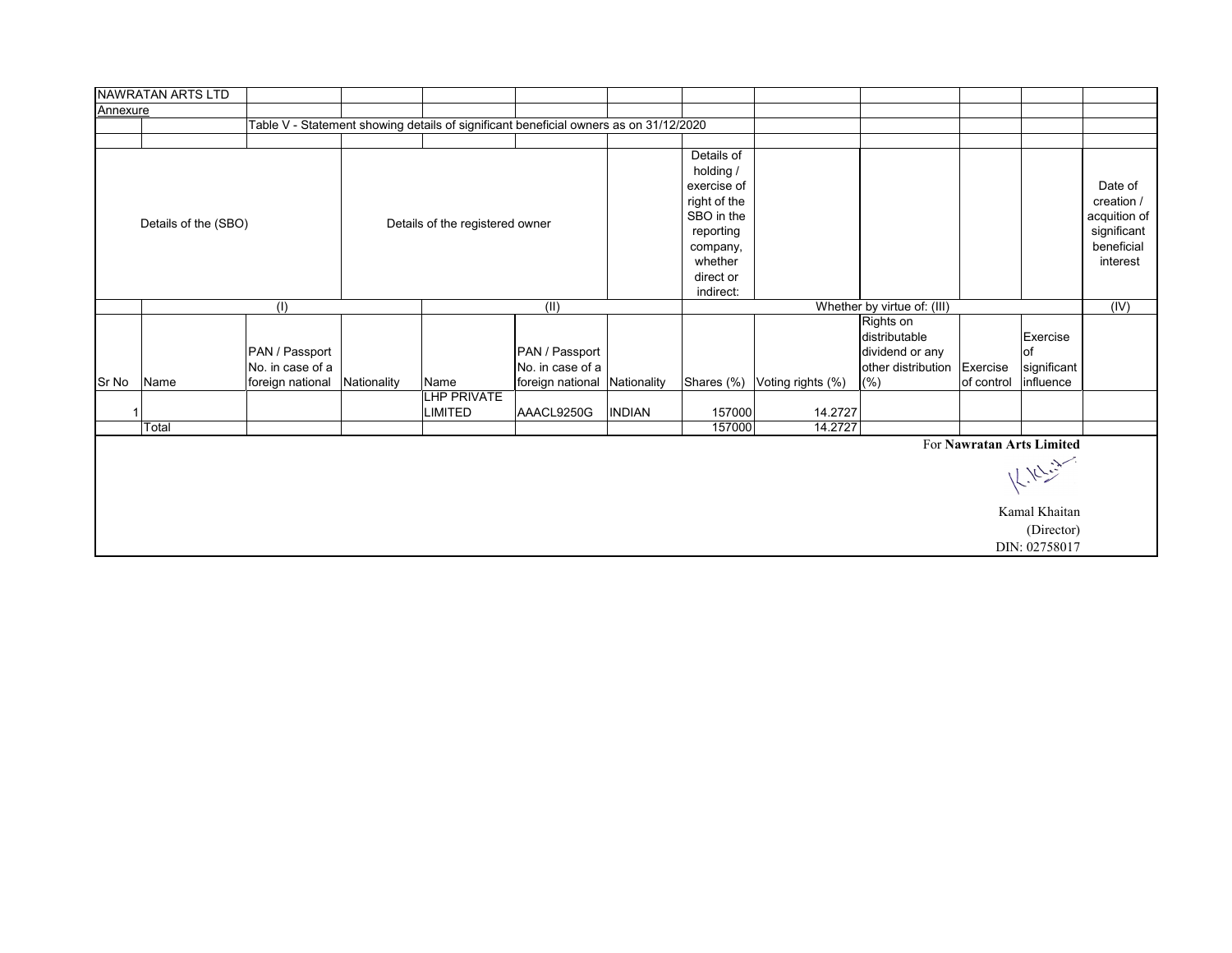|       | <b>NAWRATAN ARTS LTD</b>                                   |          |            |                                       |        |         |                |       |                                    |      |                           |
|-------|------------------------------------------------------------|----------|------------|---------------------------------------|--------|---------|----------------|-------|------------------------------------|------|---------------------------|
|       | List of shareholders (other than Res Ind) as on 31/12/2020 |          |            |                                       |        |         |                |       |                                    |      |                           |
| SI No | Folio/Client Id                                            | Dp Id    | <b>PAN</b> | Name                                  | Shares | $\%$    | Physical       | Demat | Category                           | Type | Sub Type                  |
|       | 130972358                                                  | IN301549 | AAFHP2259D | PRADEEP GOENKA                        | 15000  | 1.3636  | $\overline{0}$ |       | 15000 Promoter - Individuals/HUF   | 16   | 11                        |
|       |                                                            |          |            | <b>TOTAL</b>                          | 15000  | 1.3636  | $\Omega$       |       | 15000 Promoter - Individuals/HUF   |      |                           |
|       | 131949253                                                  | IN301549 | AAACL9250G | LHP PRIVATE LIMITED                   | 157000 | 14.2727 | $\overline{0}$ |       | 157000 Promoter - Bodies Corporate | 5    | 12                        |
|       |                                                            |          |            | <b>TOTAL</b>                          | 157000 | 14.2727 | $\Omega$       |       | 157000 Promoter - Bodies Corporate |      |                           |
|       | 1000641                                                    |          |            | ADINATH VINIMAY PVT LTD               | 100    | 0.0091  | 100            |       | 0 Bodies Corporate                 |      |                           |
|       | 2000640                                                    |          |            | AHINSA VINIMOY PVT LTD                | 100    | 0.0091  | 100            |       | 0 Bodies Corporate                 |      |                           |
|       | 3 000643                                                   |          |            | <b>BAKLIWAL FINVESH PVT LTD</b>       | 100    | 0.0091  | 100            |       | 0 Bodies Corporate                 |      |                           |
|       | 4 000631                                                   |          |            | BAKLIWAL HOLDINGS PVT LTD             | 100    | 0.0091  | 100            |       | 0 Bodies Corporate                 |      |                           |
|       | 5 000629                                                   |          |            | <b>CUBE COMMUNICATION PVT LTD</b>     | 100    | 0.0091  | 100            |       | 0 Bodies Corporate                 |      |                           |
|       | 6 1207980000004173                                         | 79800    | AABCD1191K | <b>DENTAX INDIA LIMITED</b>           | 50000  | 4.5455  | $\overline{0}$ |       | 50000 Bodies Corporate             | 25   | 12                        |
|       | 7 000620                                                   |          |            | DEW DROPS MERCHANTS PVT LTD           | 100    | 0.0091  | 100            |       | 0 Bodies Corporate                 |      |                           |
|       | 8000657                                                    |          |            | EXIM SCRIPT VANIJYA PVT LTD           | 17600  | 1.6000  | 17600          |       | 0 Bodies Corporate                 |      |                           |
|       | 9000617                                                    |          |            | FAIRDEAL MARKETING PVT. LTD           | 100    | 0.0091  | 100            |       | 0 Bodies Corporate                 |      |                           |
|       | 10 000648                                                  |          |            | FREE WRINGS EXPORT PVT LTD            | 100    | 0.0091  | 100            |       | 0 Bodies Corporate                 |      |                           |
|       | 11 000626                                                  |          |            | GREAL WESTERN SUPPLIERS AGENCY P LTD  | 100    | 0.0091  | 100            |       | 0 Bodies Corporate                 |      |                           |
|       | 12 000636                                                  |          |            | HIRISE MERCHANTS PVT LTD              | 100    | 0.0091  | 100            |       | 0 Bodies Corporate                 |      |                           |
|       | 13 000630                                                  |          |            | <b>HOLLY SEA FINVEST PVT LTD</b>      | 100    | 0.0091  | 100            |       | 0 Bodies Corporate                 |      |                           |
|       | 14 000637                                                  |          |            | KILTON EXPORTS PVT LTD                | 100    | 0.0091  | 100            |       | 0 Bodies Corporate                 |      |                           |
|       | 15 000653                                                  |          |            | KUSH TRADING & COMMERCE PVT LTD       | 100    | 0.0091  | 100            |       | 0 Bodies Corporate                 |      |                           |
|       | 16 000619                                                  |          |            | LOVEJOY MERCHAND PVT LTD              | 100    | 0.0091  | 100            |       | 0 Bodies Corporate                 |      |                           |
|       | 17 000623                                                  |          |            | LYTON CONSULTANCY PVT LTD             | 100    | 0.0091  | 100            |       | 0 Bodies Corporate                 |      |                           |
|       | 18 000651                                                  |          |            | LYTON MANAGEMENT SERVICES PVT LTD     | 100    | 0.0091  | 100            |       | 0 Bodies Corporate                 |      |                           |
|       | 19 000654                                                  |          |            | MAXIMUM COMMERCIAL PVT LTD            | 100    | 0.0091  | 100            |       | 0 Bodies Corporate                 |      |                           |
|       | 20 000644                                                  |          |            | N.K.P. HOLDING PVT LTD                | 100    | 0.0091  | 100            |       | 0 Bodies Corporate                 |      |                           |
|       | 21 000639                                                  |          |            | NAMOKAR MERCANDIES PVT LTD            | 100    | 0.0091  | 100            |       | 0 Bodies Corporate                 |      |                           |
|       | 22 000635                                                  |          |            | <b>NEON VINIMAY PVT LTD</b>           | 100    | 0.0091  | 100            |       | 0 Bodies Corporate                 |      |                           |
|       | 23 000633                                                  |          |            | NIKHIL HOLDING PVT LTD                | 100    | 0.0091  | 100            |       | 0 Bodies Corporate                 |      |                           |
|       | 24 000616                                                  |          |            | NILGIR VINIMOY PVT. LTD               | 100    | 0.0091  | 100            |       | 0 Bodies Corporate                 |      |                           |
|       | 25 000628                                                  |          |            | PINKY EXIM P LTD                      | 100    | 0.0091  | 100            |       | 0 Bodies Corporate                 |      |                           |
|       | 26 000632                                                  |          |            | PINKY HOLDING PVT LTD                 | 100    | 0.0091  | 100            |       | 0 Bodies Corporate                 |      |                           |
|       | 27 00646A                                                  |          |            | PNR HOLDINGS (P) LTD                  | 100    | 0.0091  | 100            |       | 0 Bodies Corporate                 |      |                           |
|       | 28 000642                                                  |          |            | PRECIOUS MERCHANTS PVT LTD            | 100    | 0.0091  | 100            |       | 0 Bodies Corporate                 |      |                           |
|       | 29 000656                                                  |          |            | PRIDENT & SHERATON COMMERCIAL PVT LTD | 100    | 0.0091  | 100            |       | 0 Bodies Corporate                 |      |                           |
|       | 30 000652                                                  |          |            | R N P HOLDINGS (P) LTD                | 100    | 0.0091  | 100            |       | 0 Bodies Corporate                 |      |                           |
|       | 31 000621                                                  |          |            | RADIUM FINVEST & CREDIT CO. P LTD     | 100    | 0.0091  | 100            |       | 0 Bodies Corporate                 |      |                           |
|       | 32 000624                                                  |          |            | RAHUL TREXIM P LTD                    | 100    | 0.0091  | 100            |       | 0 Bodies Corporate                 |      |                           |
|       | 33 000655                                                  |          |            | RAJHANS CRDITS & FINVEST PVT LTD      | 100    | 0.0091  | 100            |       | 0 Bodies Corporate                 |      |                           |
|       | 34 000618                                                  |          |            | SCIONARA COMMUNICATION PVT LTD        | 100    | 0.0091  | 100            |       | 0 Bodies Corporate                 |      |                           |
|       | 35 000622                                                  |          |            | SCIONARA TREX PVT LTD                 | 100    | 0.0091  | 100            |       | 0 Bodies Corporate                 |      |                           |
|       | 36 000645                                                  |          |            | <b>SCIONVARA FINVEST PVT LTD</b>      | 100    | 0.0091  | 100            |       | 0 Bodies Corporate                 |      |                           |
|       | 37 000647                                                  |          |            | URANIUM FINVEST CO.PVT LTD            | 100    | 0.0091  | 100            |       | 0 Bodies Corporate                 |      |                           |
|       | 38 000634                                                  |          |            | <b>VECTTOR BYAPAR PVT LTD</b>         | 100    | 0.0091  | 100            |       | 0 Bodies Corporate                 |      |                           |
|       |                                                            |          |            | <b>TOTAL</b>                          | 71200  | 6.4727  | 21200          |       | 50000 Bodies Corporate             |      |                           |
|       |                                                            |          |            |                                       |        |         |                |       |                                    |      | For Nawratan Arts Limited |

Art Similar<br>|<br>| X<sup>7</sup> Similar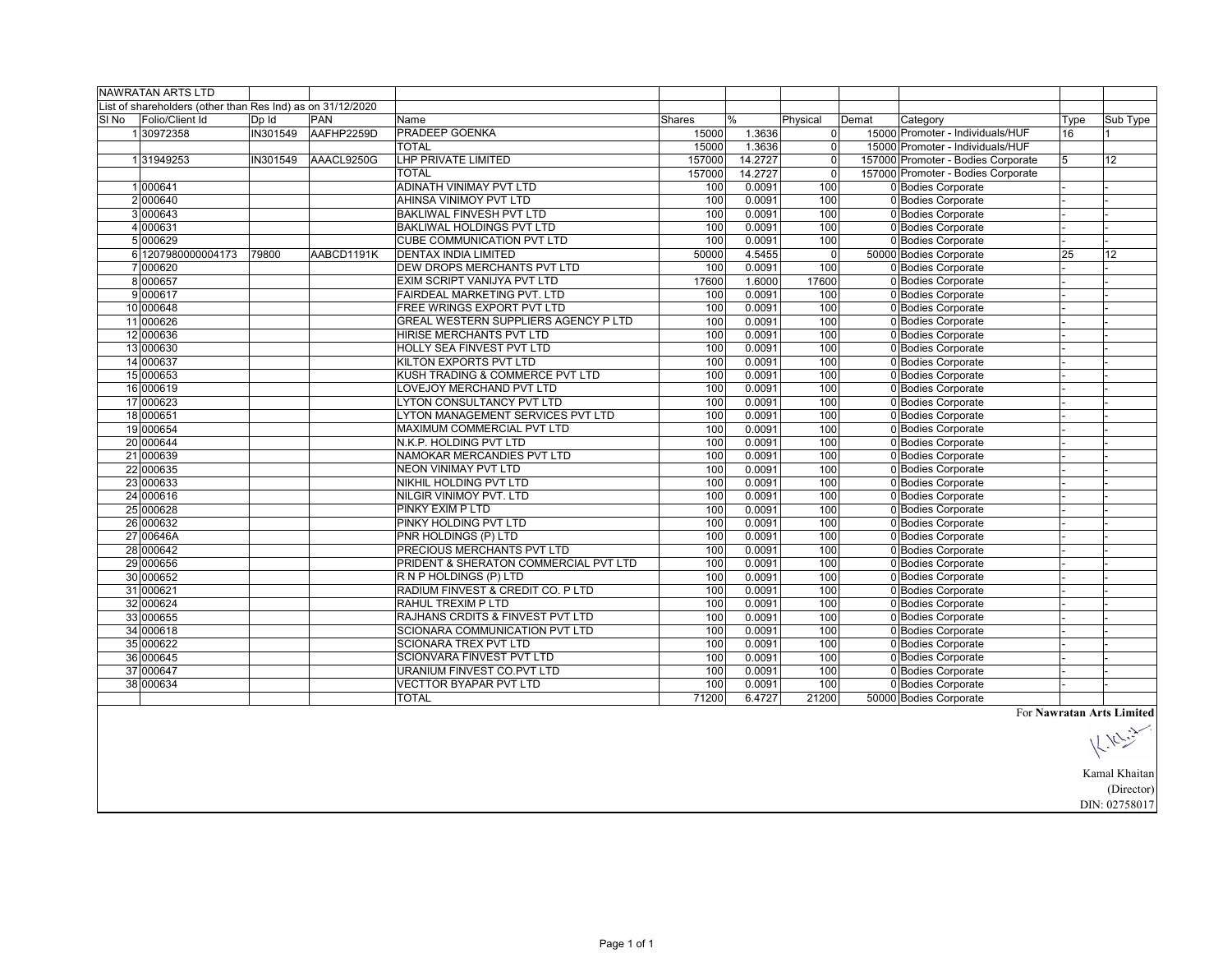From: To: MAHESHWARI DATAMATICS PVT. LTD. NAWRATAN ARTS LTD<br>23 R.N.MUKHERJEE ROAD, 5TH FLOOR 9,BRABOURNE ROAD 23 R.N.MUKHERJEE ROAD, 5TH FLOOR KOLKATA - 700001 3RD.FLOOR Phone : 2248-2248/2243-5029 KOLKATA Email: mdpldc@yahoo.com

Shareholding Pattern as on 31/12/2020 Investors' Grievance Report for quarter ended 31/12/2020 Balance Confirmation Certificate Clause 74(5) Confirmation Distribution Schedule both in value and in numbers

Date: 12/01/2021 For MAHESHWARI DATAMATICS PVT. LTD.

### **CHALLAN**

From: To: MAHESHWARI DATAMATICS PVT. LTD. NAWRATAN ARTS LTD 23 R.N.MUKHERJEE ROAD, 5TH FLOOR 9,BRABOURNE ROAD KOLKATA - 700001 3RD.FLOOR Phone : 2248-2248/2243-5029 KOLKATA Email: mdpldc@yahoo.com

Shareholding Pattern as on 31/12/2020 Investors' Grievance Report for quarter ended 3/12/2020 Balance Confirmation Certificate Clause 74(5) Confirmation Distribution Schedule both in value and in numbers

Date: 12/01/2021 For MAHESHWARI DATAMATICS PVT. LTD.

For **Nawratan Arts Limited**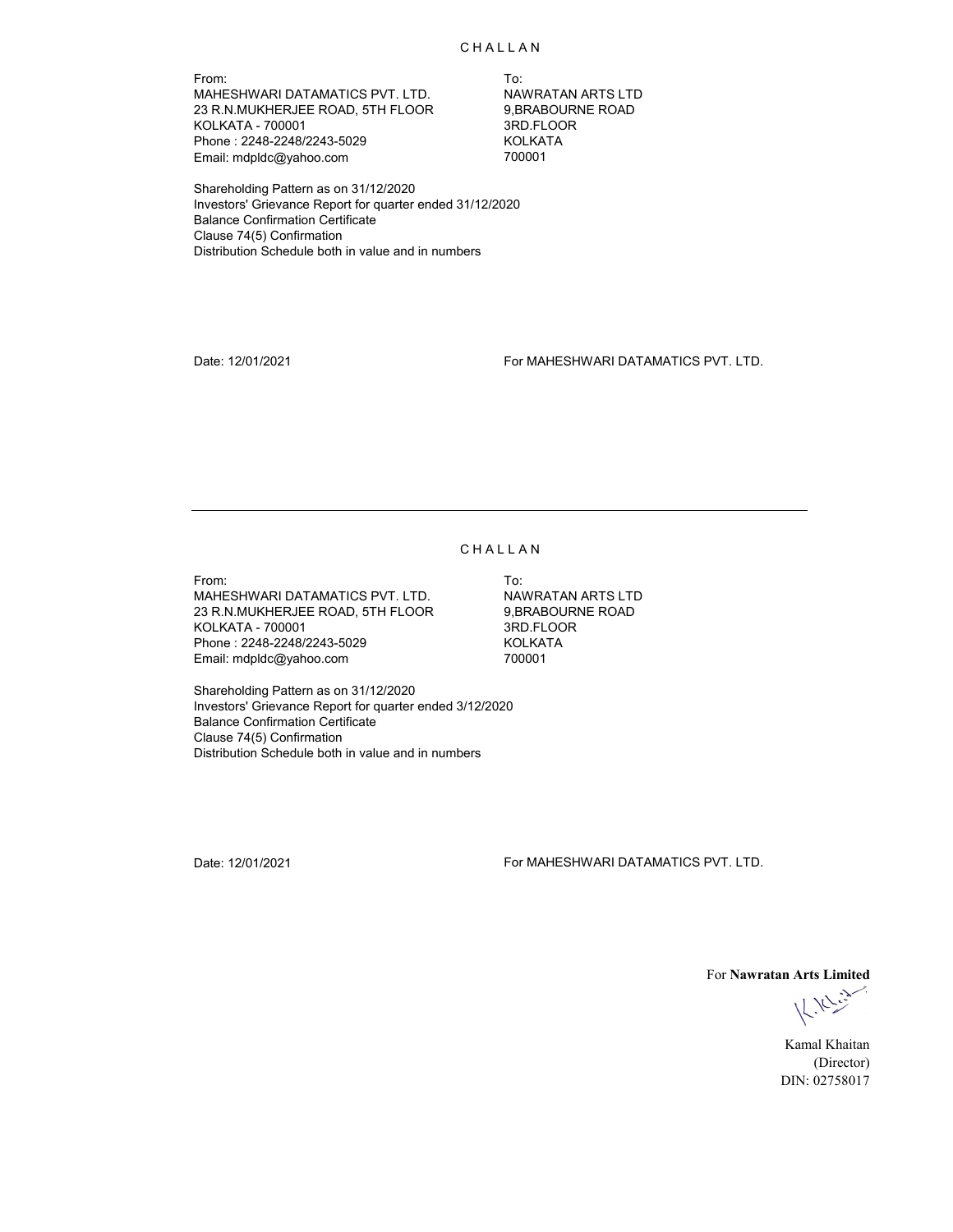| NAWRATAN ARTS LTD                      |                 |                     |              |          |  |
|----------------------------------------|-----------------|---------------------|--------------|----------|--|
| Distribution Schedule as on 31/12/2020 |                 |                     |              |          |  |
| Share Holding                          | No of Holders   | % age               | No of Shares | % age    |  |
| Upto 50                                | 301             | 72.7053             | 15050        | 1.3682   |  |
| 51 to 100                              | 74              | 17.8744             | 7400         | 0.6727   |  |
| 151 to 250                             | 3               | 0.7246              | 700          | 0.0636   |  |
| 501 to 5000                            | 4               | 0.9662              | 8800         | 0.8000   |  |
| Above 5000                             | 32              | 7.7295              | 1068050      | 97.0955  |  |
| <b>Grand Total</b>                     | 414             | 100.0000            | 1100000      | 100.0000 |  |
|                                        |                 |                     |              |          |  |
|                                        |                 |                     |              |          |  |
| Distribution Schedule as on 31/12/2020 |                 |                     |              |          |  |
| Share Holding                          | No of Holders   | % age               | No of Shares | % age    |  |
| Upto 500                               | 378             | 91.3043             | 23150        | 2.1045   |  |
| 501 to 1000                            | 1               | 0.2415              | 800          | 0.0727   |  |
| 1001 to 2000                           | 1               | 0.2415              | 1500         | 0.1364   |  |
| 2001 to 3000                           | 1               | 0.2415              | 2500         | 0.2273   |  |
| 3001 to 4000                           | 1               | 0.2415              | 4000         | 0.3636   |  |
| 5001 to 10000                          | 10              | 2.4155              | 89500        | 8.1364   |  |
| <b>Above 10000</b>                     | $\overline{22}$ | 5.3140              | 978550       | 88.9591  |  |
| <b>Grand Total</b>                     | 414             | 100.0000            | 1100000      | 100.0000 |  |
|                                        |                 |                     |              |          |  |
|                                        |                 |                     |              |          |  |
| Distribution Schedule as on 31/12/2020 |                 |                     |              |          |  |
| Notional Value of (Rs.)                | No of Holders   | $\overline{\%}$ age | Amount (Rs.) | % age    |  |
| <b>Upto 5000</b>                       | 378             | 91.3043             | 231500       | 2.1045   |  |
| 5001 to 10000                          | 1               | 0.2415              | 8000         | 0.0727   |  |
| 10001 to 20000                         | 1               | 0.2415              | 15000        | 0.1364   |  |
| 20001 to 30000                         | 1               | 0.2415              | 25000        | 0.2273   |  |
| 30001 to 40000                         | 1               | 0.2415              | 40000        | 0.3636   |  |
| 50001 to 100000                        | 10              | 2.4155              | 895000       | 8.1364   |  |
| Above 100000                           | 22              | 5.3140              | 9785500      | 88.9591  |  |
| <b>Grand Total</b>                     | 414             | 100.0000            | 11000000     | 100.0000 |  |
|                                        |                 |                     |              |          |  |

For **Nawratan Arts Limited**<br> $\bigcup_{k} \bigcup_{k} \bigcup_{k} \bigcup_{k} \bigcup_{k} \bigcup_{k} \bigcup_{k} \bigcup_{k} \bigcup_{k} \bigcup_{k} \bigcup_{k} \bigcup_{k} \bigcup_{k} \bigcup_{k} \bigcup_{k} \bigcup_{k} \bigcup_{k} \bigcup_{k} \bigcup_{k} \bigcup_{k} \bigcup_{k} \bigcup_{k} \bigcup_{k} \bigcup_{k} \bigcup_{k} \bigcup_{k} \bigcup_{k} \bigcup_{k} \bigcup_{k} \bigcup_{k} \bigcup_{k} \bigcup_{k} \$